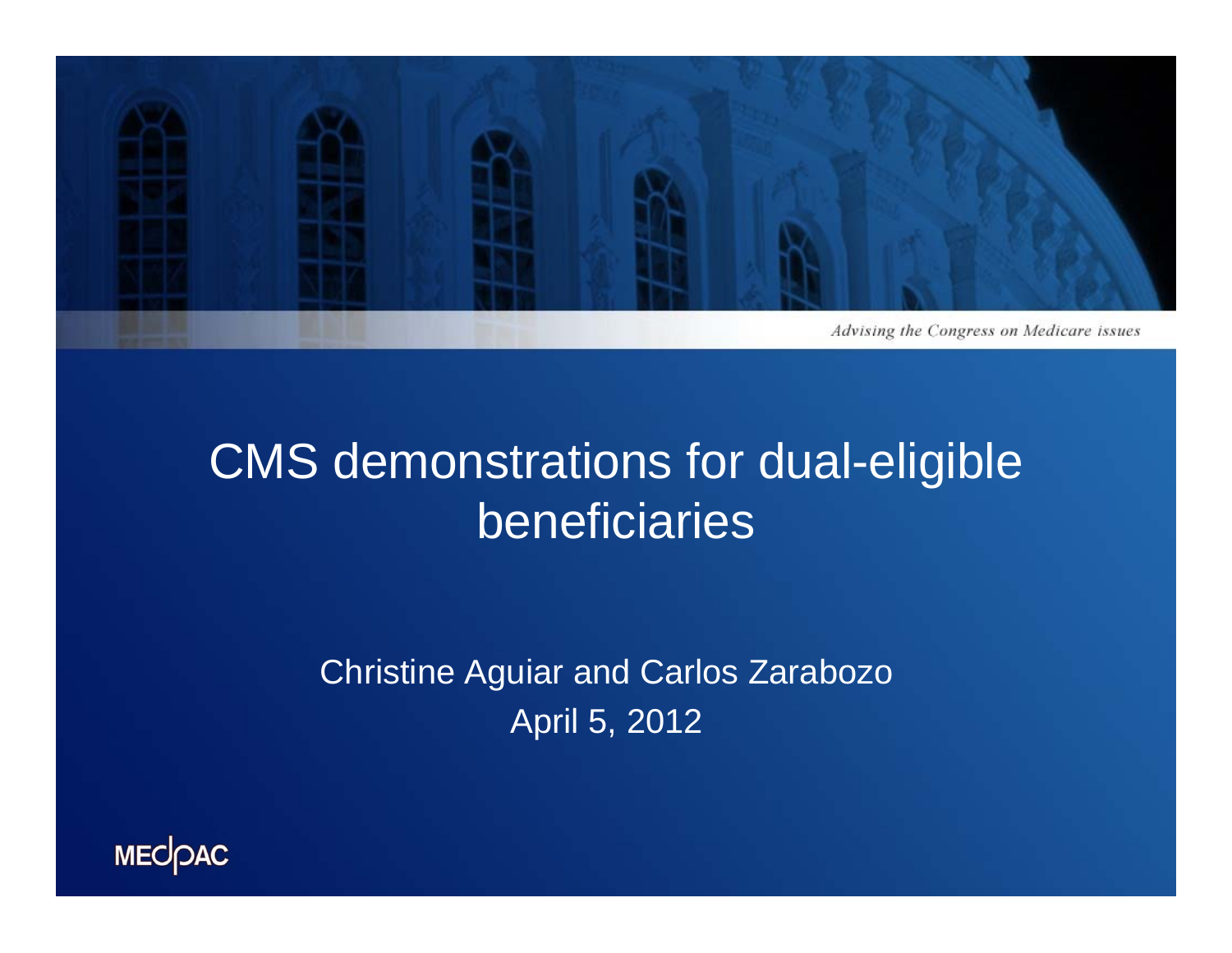### Context for today's presentation

**Prior Commission work on dual-eligibles** 

- $\blacksquare$ Data analysis
- **Site visits to integrated care programs**
- **June 2012 report chapter** 
	- **Analysis of PACE program and Commission** recommendations to improve PACE
	- **Analysis of D-SNPs' quality of care and payments**
- **-** Today's presentation
	- **Focus on CMS demonstrations on dual-eligibles**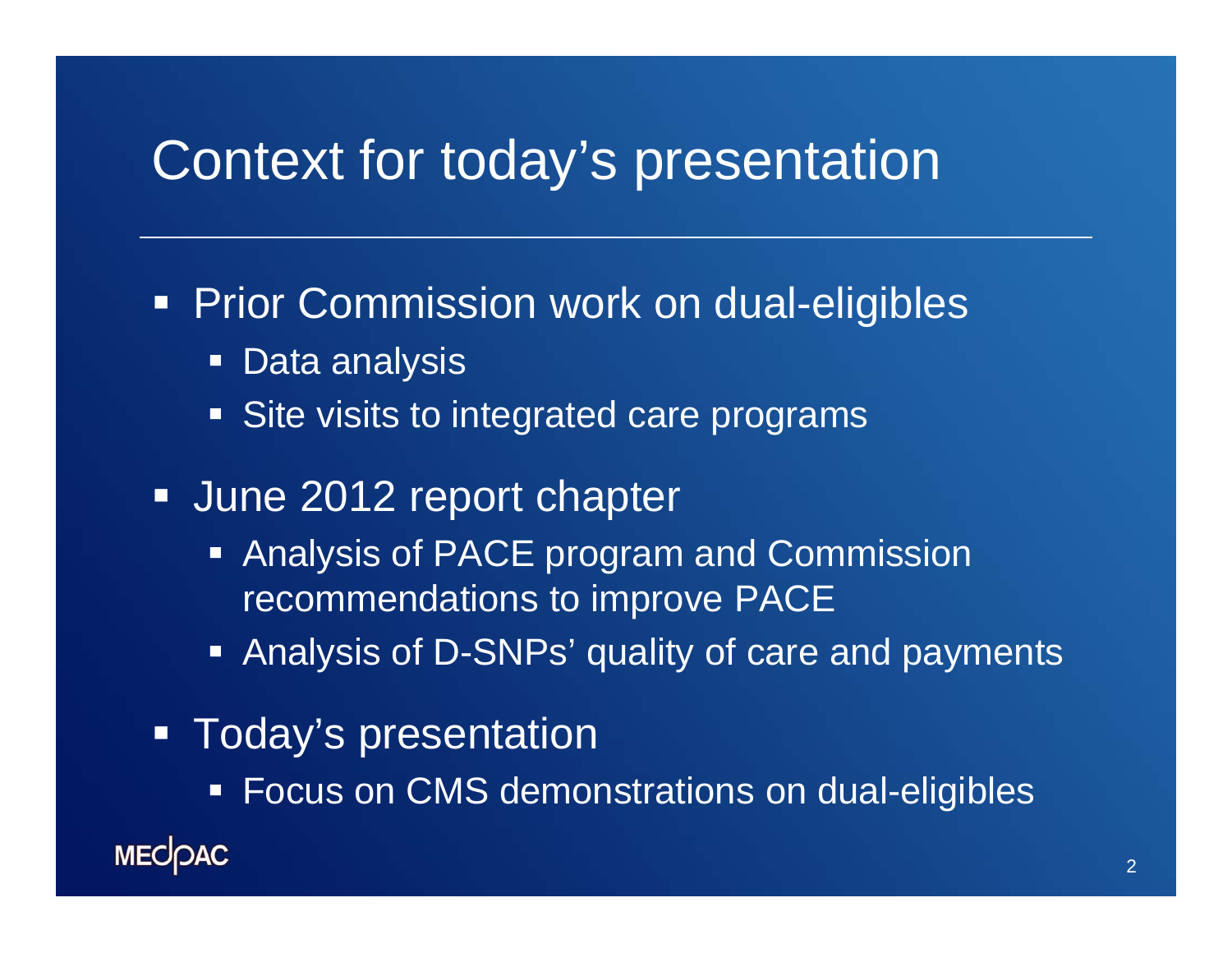# Overview of CMS financial alignment demonstrations

- $\blacksquare$ **Two models to be tested** 
	- Capitated model
		- 3-way contract between CMS, a state, and a health plan
	- **Managed FFS model** 
		- States finance care coordination and can share in Medicare savings if they meet quality thresholds
- $\blacksquare$  Process for states implementing capitated model effective January 1, 2013
	- **Spring: States post proposals for comment on their websites and** submit proposals to CMS; CMS posts proposals for comment
	- June: Plans that want to participate submit benefit packages
	- Uuly 30<sup>th</sup>: Target date for completion of plan selection
	- September 20<sup>th</sup>: Deadline for signing three-way contracts

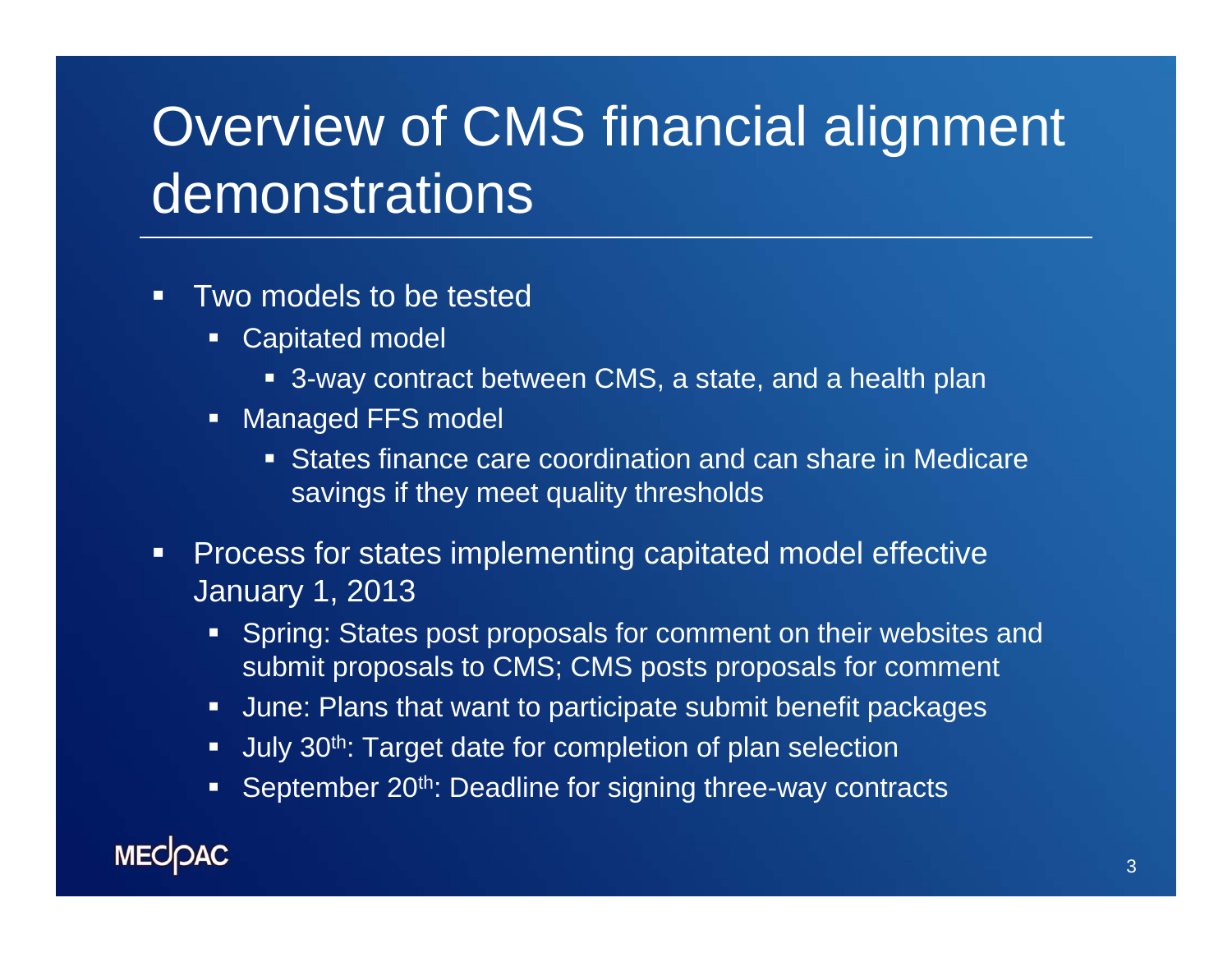### Summary of issues

- $\Box$  Medicare payment methodology
	- **Calculation of capitation rates** and savings from rates
	- $\blacksquare$ Risk-adjustment methodology
	- $\blacksquare$  Flexibility to use Medicare funds on non-clinical services
- $\blacksquare$ Evaluation methodology
- $\blacksquare$  Timing and process of the demonstrations
- Scope of the demonstrations
- Г Passive enrollment with optout
- Г Plan requirements and plan selection
- $\blacksquare$  Shared savings with states and beneficiaries

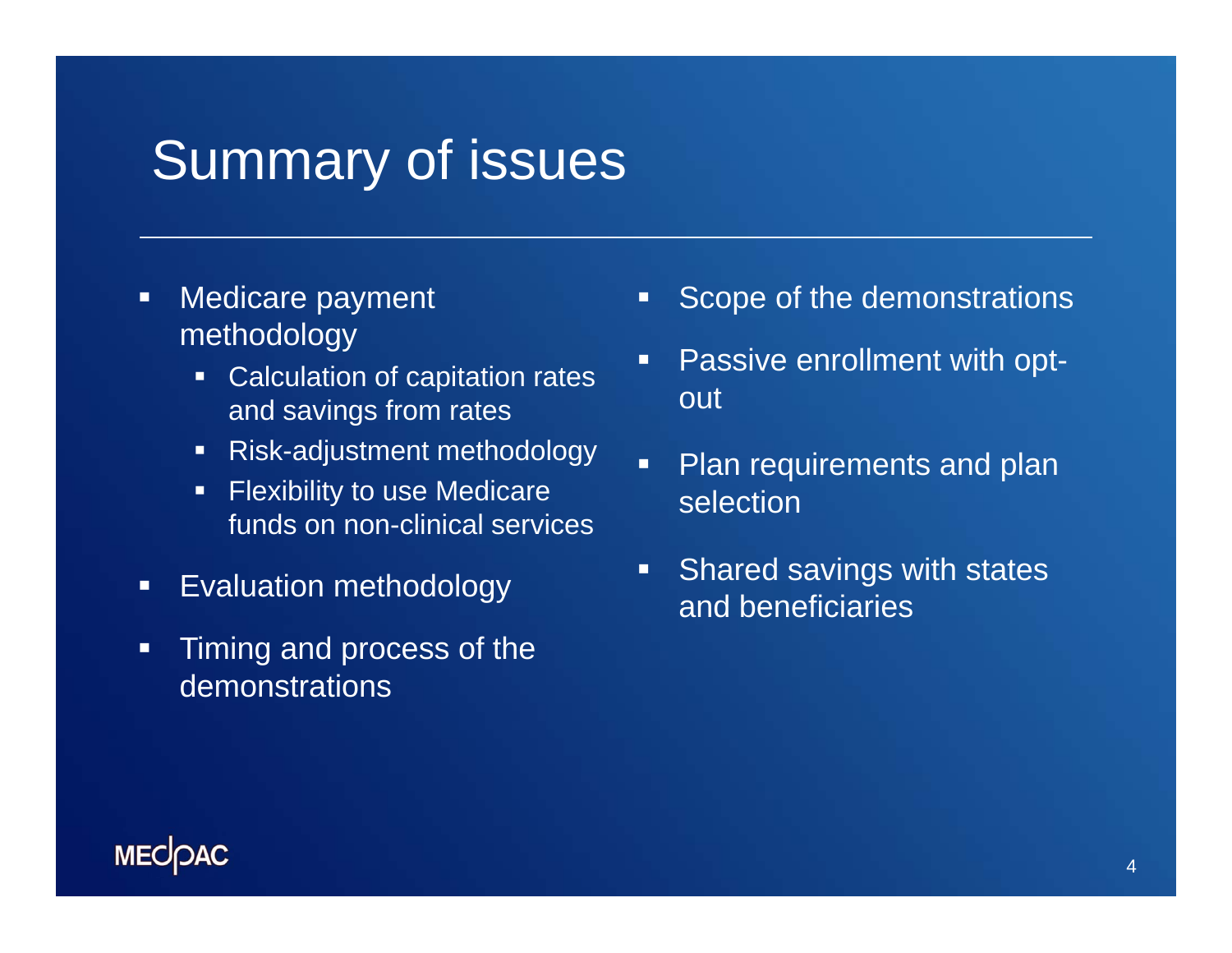### Scope of the demonstrations

- **Some states are proposing to enroll all or** most dual-eligibles in the state into the demonstration
- $\blacksquare$  Issues:
	- **Are the programs demonstrations if most or all** dual-eligibles are enrolled?
	- $\blacksquare$  Do plans have the capacity and experience to cover Medicare and Medicaid benefits for large numbers of dual-eligibles?

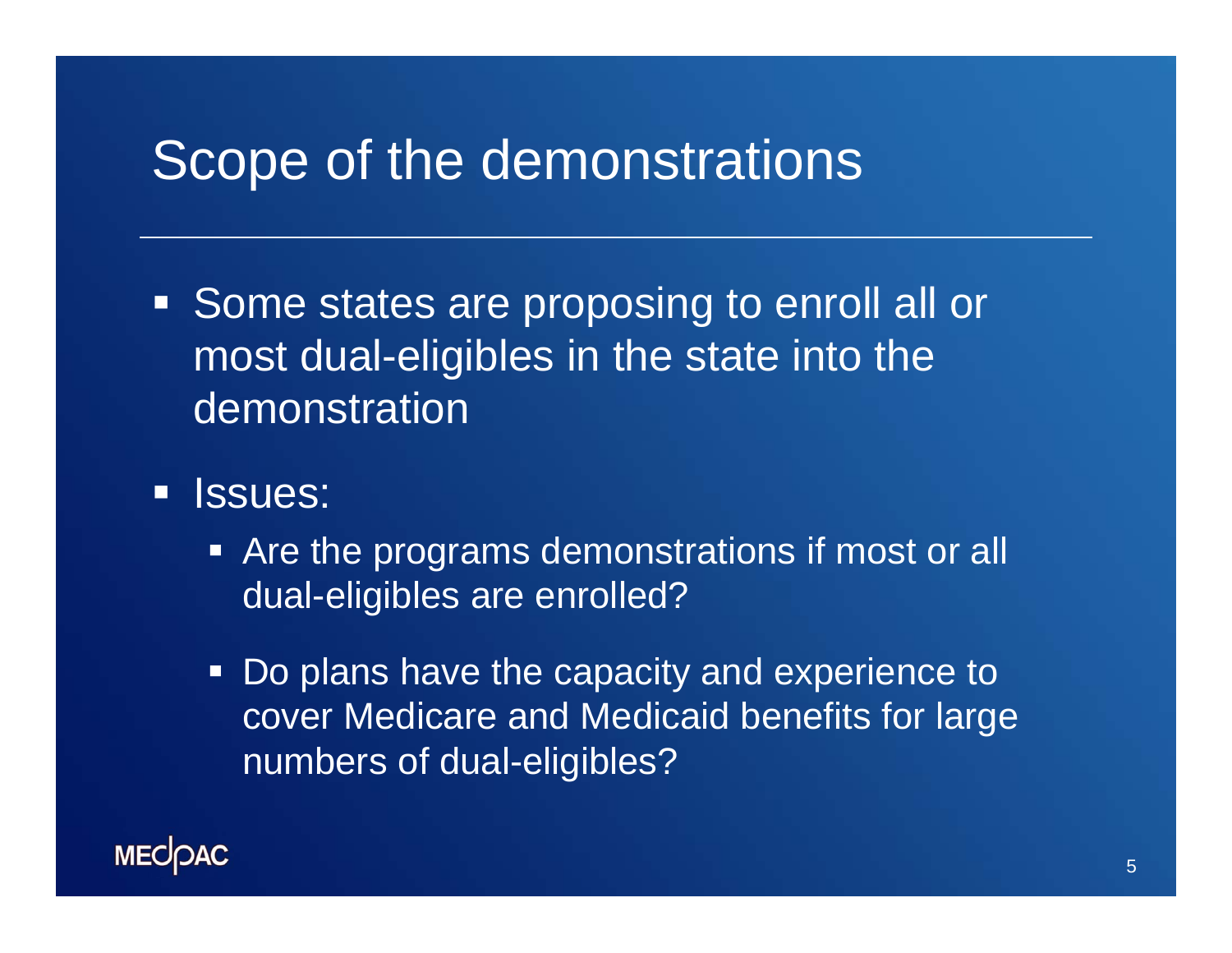### Passive enrollment with opt-out

 $\Box$  Capitated model demonstrations likely to include passive enrollment with opt-out

#### $\Box$ Issues:

- Will beneficiaries be given prior notification before they are passively enrolled and how much time after enrollment will they have to opt-out?
- **How will beneficiaries be assigned to a plan?**
- $\blacksquare$  . Will plans be required to contact beneficiaries within a certain period after enrollment?

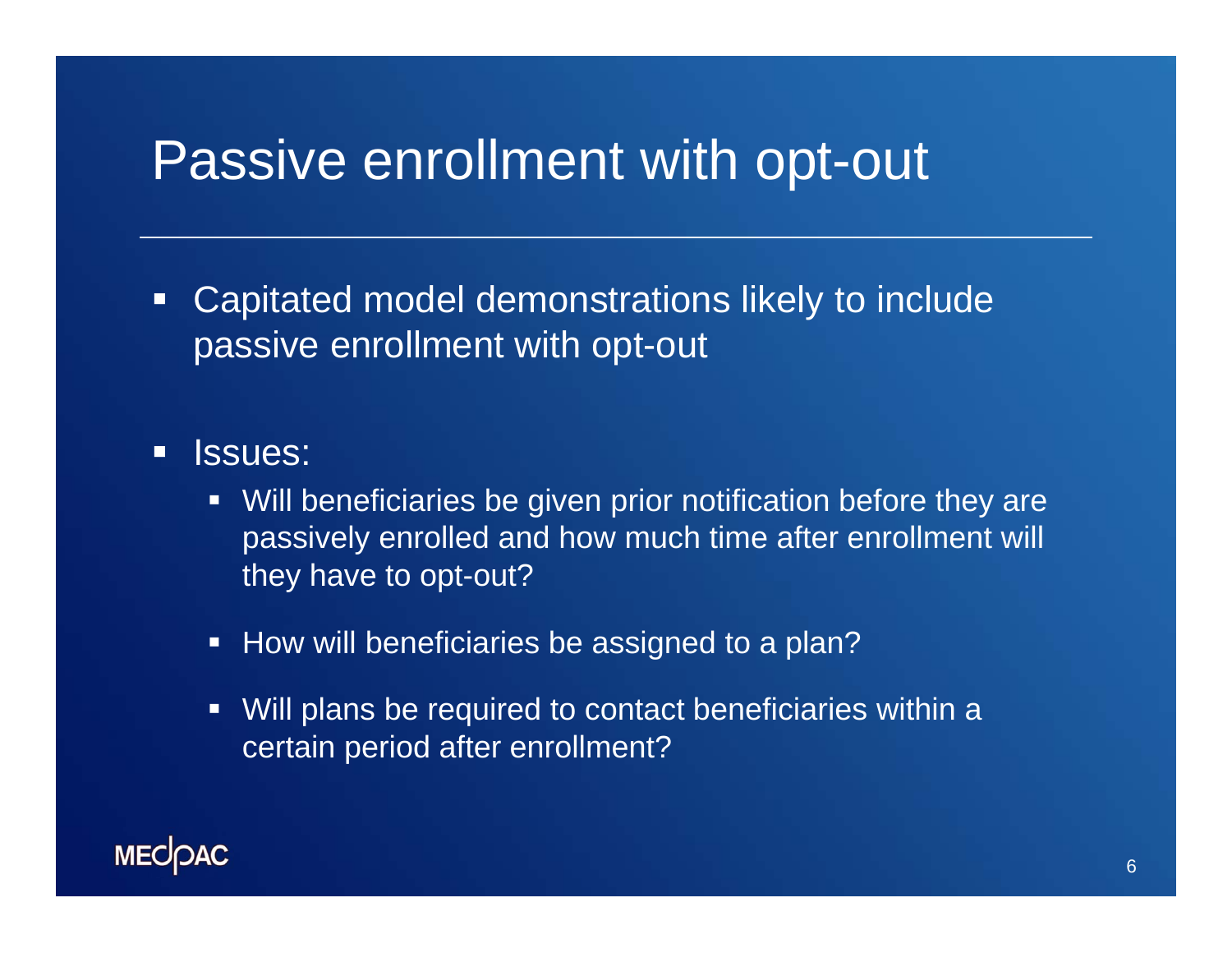# Plan requirements under capitated model

- CMS' "preferred requirement standards" appear to be negotiable with states. These include:
	- **Medicare benefit package**
	- Part D
	- Medicare network adequacy
	- Administrative requirements (appeals process, marketing)

#### $\Box$ Issue:

Should some or all Medicare standards be non-negotiable?

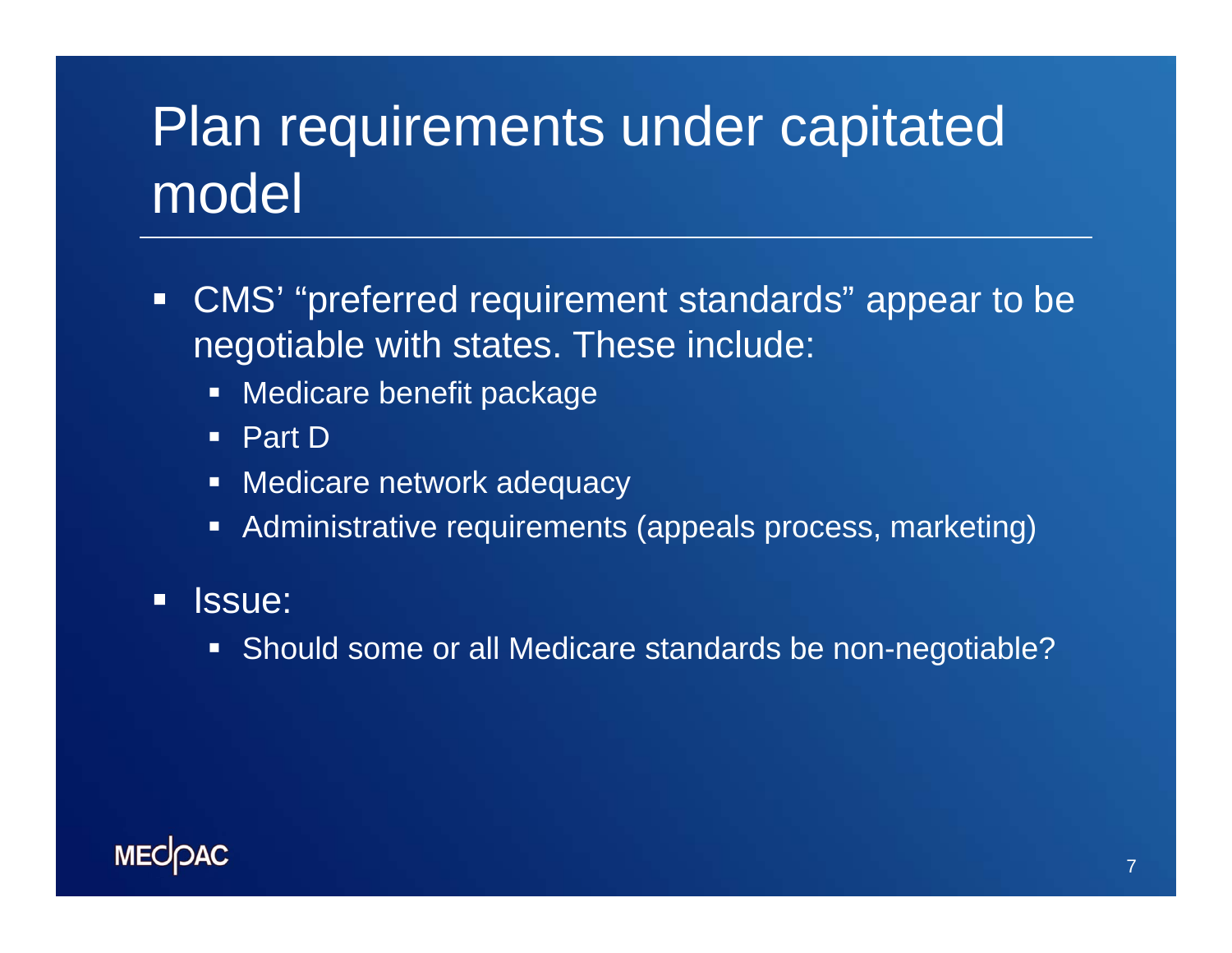### Plan selection process for capitated model

- **Plans will be selected through a joint CMS-state** process. Plans also have to qualify through each state's specific selection process.
- $\Box$  Issues:
	- What kinds of plans will be eligible for participation (SNPs, Medicaid managed care plans)?
	- Should all plans be eligible for passive enrollment?

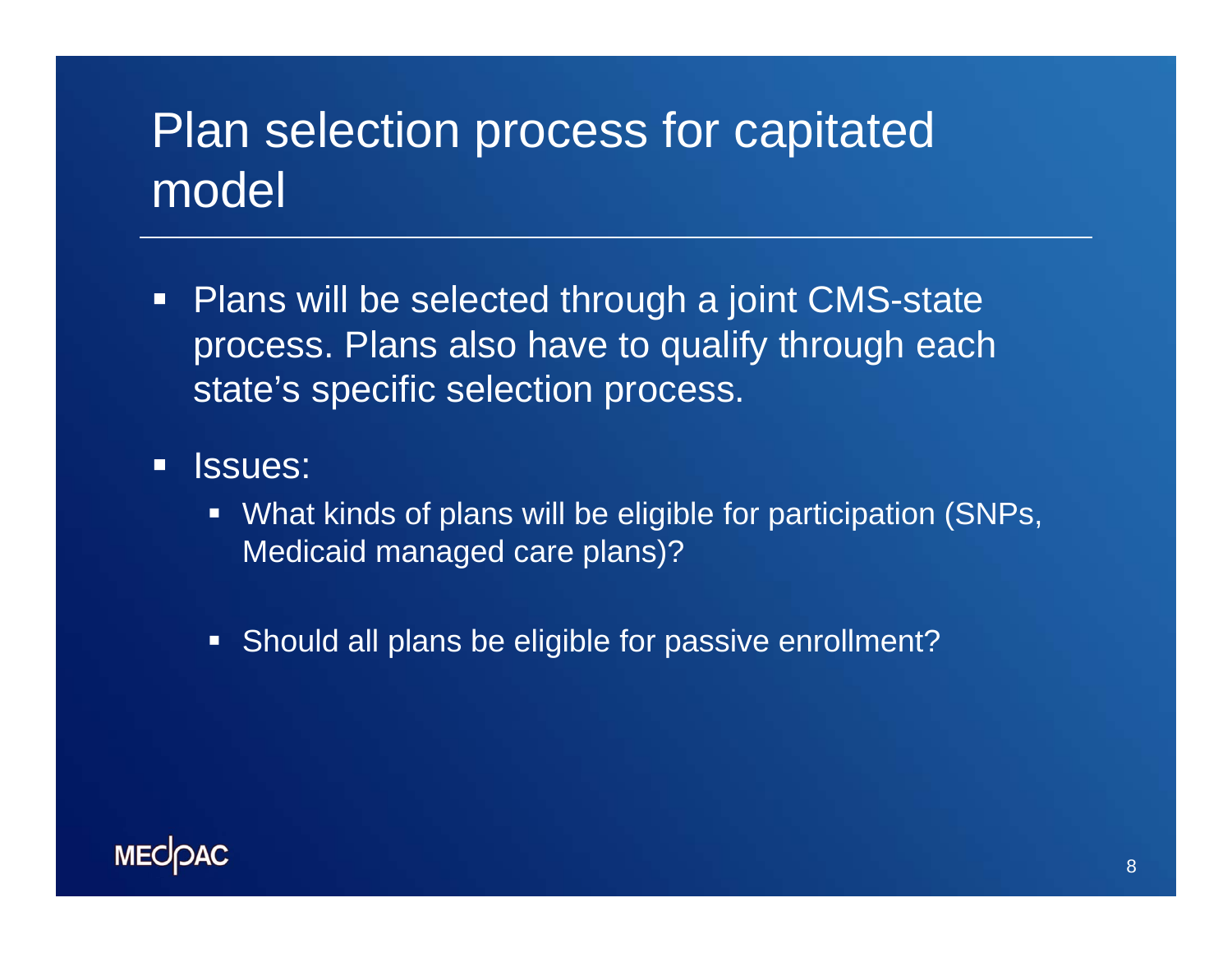## How should savings be allocated?

- $\Box$  Shared savings methodology under capitated model:
	- The Medicare and Medicaid capitation rates will be reduced to account for upfront savings
	- $\blacksquare$  CMS works with each state to estimate a savings percentage off a combined Medicare and Medicaid spending baseline
	- $\blacksquare$  Medicare and the state split the savings based on the proportion that each program contributes to the baseline
- п Issues:
	- **Should savings be allocated this way?**
	- **Should CMS publish the savings estimate methodology and which** services the savings were derived from?
	- $\blacksquare$  Will the capitation rates be sufficient to provide Medicare and Medicaid services?
	- **Should the beneficiary benefit from the savings?**